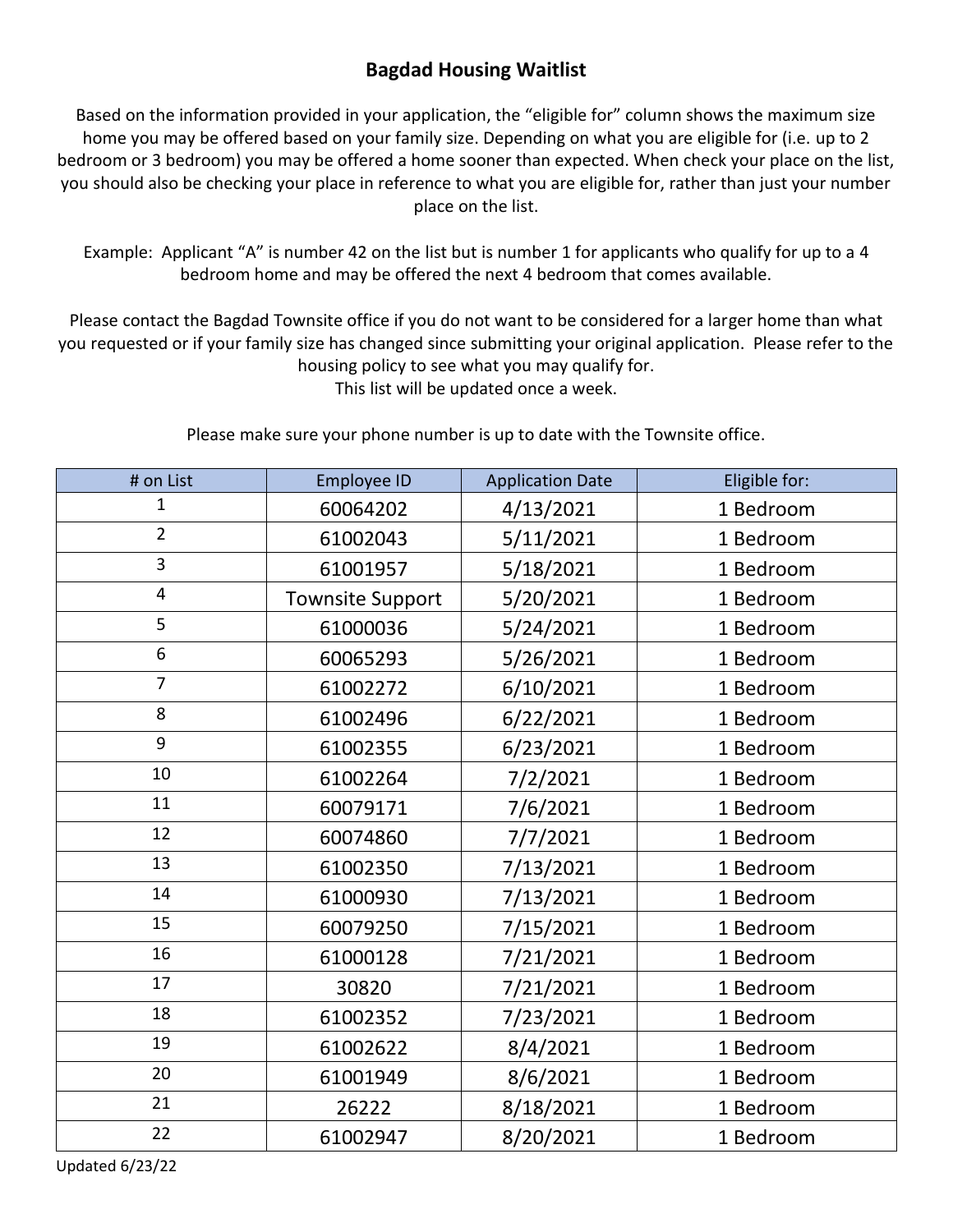| 23 | 64218    | 8/25/2021  | 1 Bedroom             |
|----|----------|------------|-----------------------|
| 24 | 61002955 | 9/24/2021  | 1 Bedroom             |
| 25 | 61000500 | 10/8/2021  | 1 Bedroom             |
| 26 | 60059647 | 11/1/2021  | 1 Bedroom             |
| 27 | 61003368 | 11/6/2021  | 1 Bedroom             |
| 28 | 60038796 | 11/8/2021  | 1 Bedroom             |
| 29 | 61003372 | 11/10/2021 | 3 Bedroom, 2 Bath     |
| 30 | 61003398 | 11/22/2021 | 3 Bedroom, 2 Bath     |
| 31 | 61003371 | 11/29/2021 | 4 Bedroom             |
| 32 | 61003501 | 12/1/2021  | 1 Bedroom             |
| 33 | 60067139 | 12/6/2021  | 1 Bedroom             |
| 34 | 62378    | 12/13/2021 | 1 Bedroom             |
| 35 | 61295    | 12/17/2021 | 1 Bedroom             |
| 36 | 60064600 | 12/22/2021 | 1 Bedroom             |
| 37 | 95649    | 12/28/2021 | 3 Bedroom, 2 Bath     |
| 38 | 54383    | 1/3/2022   | 3 Bedroom, 2 Bath     |
| 39 | 6100099  | 1/5/2022   | 1 Bedroom             |
| 40 | 61003508 | 1/5/2022   | 3 Bedroom, 2 Bath     |
| 41 | 60026862 | 1/7/2022   | 1 Bedroom             |
| 42 | 60039822 | 1/7/2022   | 3 Bedroom, 1 1/2 Bath |
| 43 | 60087361 | 1/10/2022  | 3 Bedroom, 1 1/2 Bath |
| 44 | 96402    | 1/10/2022  | 1 Bedroom             |
| 45 | 61002447 | 1/12/2022  | 3 Bedroom, 2 Bath     |
| 46 | 60060716 | 1/17/2022  | 3 Bedroom, 1 1/2 Bath |
| 47 | 60033963 | 1/20/2022  | 3 Bedroom, 1 1/2 Bath |
| 48 | 61003505 | 1/24/2022  | 1 Bedroom             |
| 49 | 60077344 | 1/24/2022  | 3 Bedroom, 1 1/2 Bath |
| 50 | 60038815 | 1/24/2022  | 1 Bedroom             |
| 51 | 60029349 | 1/25/2022  | 4 Bedroom             |
| 52 | 60065190 | 1/26/2022  | 4 Bedroom             |
| 53 | 24642    | 2/1/2022   | 1 Bedroom             |
| 54 | 60038028 | 2/4/2022   | 4 Bedroom             |
| 55 | 61003730 | 2/8/2022   | 3 Bedroom, 1 1/2 Bath |
| 56 | 61002620 | 2/9/2022   | 1 Bedroom             |
| 57 | 61003931 | 2/9/2022   | 3 Bedroom, 1 1/2 Bath |
| 58 | 60050345 | 2/10/2022  | 3 Bedroom, 1 1/2 Bath |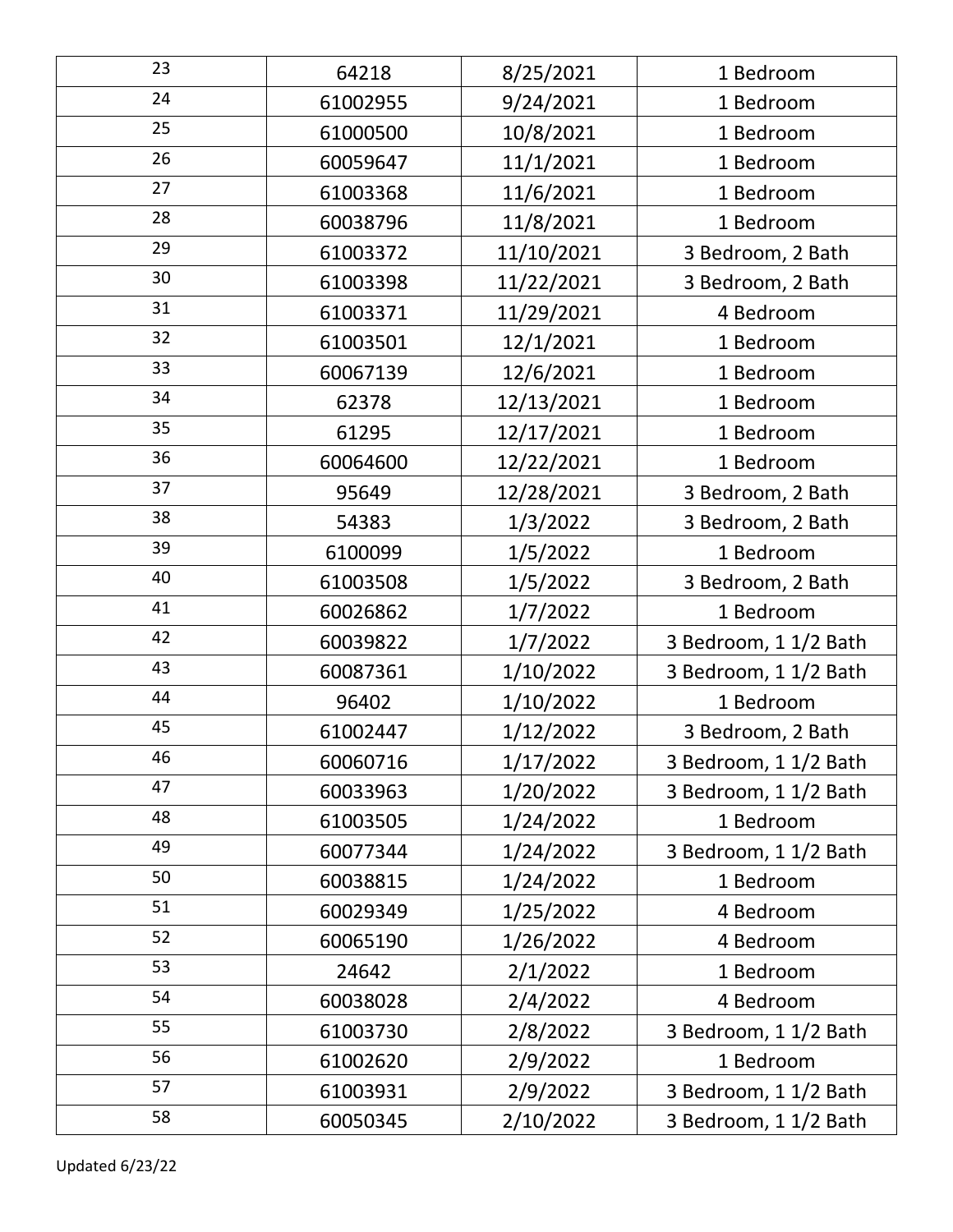| 59 | 61003532                | 2/15/2022 | 3 Bedroom, 1 1/2 Bath |
|----|-------------------------|-----------|-----------------------|
| 60 | 60077299                | 2/16/2022 | 1 Bedroom             |
| 61 | 61004254                | 2/17/2022 | 4 Bedroom             |
| 62 | <b>Townsite Support</b> | 2/18/2022 | 3 Bedroom, 2 Bath     |
| 63 | 60059656                | 3/1/2022  | 3 Bedroom, 1 1/2 Bath |
| 64 | 54834                   | 3/2/2022  | 3 Bedroom, 1 1/2 Bath |
| 65 | 60061410                | 3/3/2022  | 3 Bedroom, 2 Bath     |
| 66 | <b>Townsite Support</b> | 3/3/2022  | 4 Bedroom             |
| 67 | 60050971                | 3/4/2022  | 1 Bedroom             |
| 68 | 61002455                | 3/7/2022  | 3 Bedroom, 2 Bath     |
| 69 | 61076                   | 3/8/2022  | 3 Bedroom, 2 Bath     |
| 70 | 52887                   | 3/10/2022 | 3 Bedroom, 2 Bath     |
| 71 | 61004402                | 3/14/2022 | 3 Bedroom, 1 1/2 Bath |
| 72 | 61004601                | 3/15/2022 | 1 Bedroom             |
| 73 | 61001098                | 3/15/2022 | 1 Bedroom             |
| 74 | 61004466                | 3/15/2022 | 1 Bedroom             |
| 75 | 61004555                | 3/17/2022 | 1 Bedroom             |
| 76 | 61003930                | 3/17/2022 | 1 Bedroom             |
| 77 | 60076148                | 3/18/2022 | 1 Bedroom             |
| 78 | 61004251                | 3/18/2022 | 1 Bedroom             |
| 79 | 61004546                | 3/22/2022 | 1 Bedroom             |
| 80 | 61004548                | 3/25/2022 | 4 Bedroom             |
| 81 | 53465                   | 3/28/2022 | 1 Bedroom             |
| 82 | 61004394                | 3/28/2022 | 1 Bedroom             |
| 83 | <b>Townsite Support</b> | 3/28/2022 | 3 Bedroom, 2 Bath     |
| 84 | 60068986                | 3/29/2022 | 1 Bedroom             |
| 85 | 61004549                | 3/31/2022 | 1 Bedroom             |
| 86 | 60082497                | 4/1/2022  | 3 Bedroom, 2 Bath     |
| 87 | 61002354                | 4/4/2022  | 1 Bedroom             |
| 88 | 61004583                | 4/6/2022  | 1 Bedroom             |
| 89 | <b>Townsite Support</b> | 4/8/2022  | 3 Bedroom, 1 1/2 Bath |
| 90 | 61004545                | 4/13/2022 | 4 Bedroom             |
| 91 | 61004712                | 4/13/2022 | 1 Bedroom             |
| 92 | 61003502                | 4/14/2022 | 3 Bedroom, 1 1/2 Bath |
| 93 | 61001853                | 4/18/2022 | 3 Bedroom, 1 1/2 Bath |
| 94 | 61000640                | 4/18/2022 | 3 Bedroom, 1 1/2 Bath |